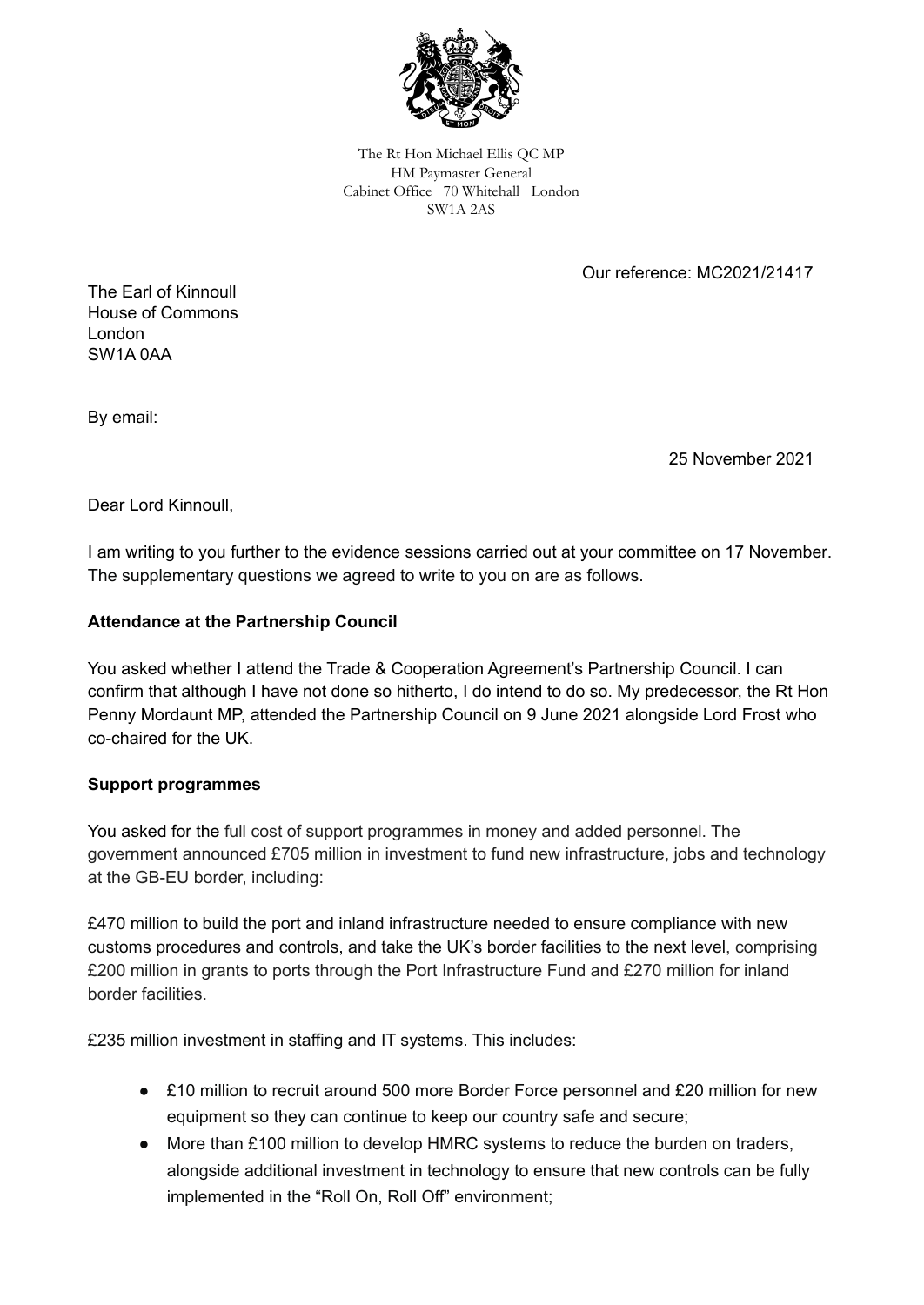● £15 million to build new data infrastructure to enhance border management and flow helping us on our way to the world's most effective border by 2025.

This package is on top of the £84 million already provided in grants to ensure there is sufficient capacity in the customs intermediary sector to support traders.

# **VAT**

You asked that we set out what has been done to address the challenges businesses are experiencing as a result of the European Union's requirement for them to establish a fiscal representative to register for the EU Import One Stop Shop Scheme.

In June the European Commission told the UK that they did not view the TCA VAT and Debt Protocol agreement as equivalent to the EU's Mutual Assistance Recovery Directive (MARD). This means businesses from Great Britain, which are not established in the EU, must appoint a fiscal representative in a Member State to register for the Import One Stop Shop.

Since the beginning of July, the government has repeatedly proposed to the European Commission that we amend the TCA VAT and Debt Protocol , so that businesses from Great Britain do not have to appoint a fiscal representative. We most recently set out our proposed solution at the UK-EU Trade Partnership Committee on 16 November. The European Commission have so far refused to amend the VAT and Debt Protocol. We will continue to seek opportunities to resolve this issue.

# **Trade Agreements and UK-EU divergence**

You asked if any of the 60 rolled over trade agreements reached with countries, with which the EU already had an agreement, contained divergence.

In some cases, the UK applied bespoke solutions to individual agreements as part of the trade continuity programme to ensure they would be operable in a bilateral context. This has meant some slight divergences from the EU agreements in some cases. For example, the existing EU-Turkey Arrangement required competition rules to be interpreted with specific reference to EU law. We have not replicated these provisions as these would not be appropriate in a bilateral context. We have instead agreed a bespoke competition chapter based on Free Trade Agreement precedent.

In addition, the UK expanded the ambition of the trade continuity programme securing agreements that went beyond the existing EU deals. For example, the UK-Japan Comprehensive Economic Partnership Agreement was the first major trade deal that the UK struck as an independent trading nation. It goes beyond the existing EU deal, with enhancements in areas such as digital and data, financial services, food and drink, and creative industries.

# **Safety and Security declarations**

You asked about Safety and Security declarations. Under the revised timetable announced on 14 September, Safety and Security declarations on imports from the EU are not required until 1 July 2022. These are, of course, different from customs declarations. Customs declarations have been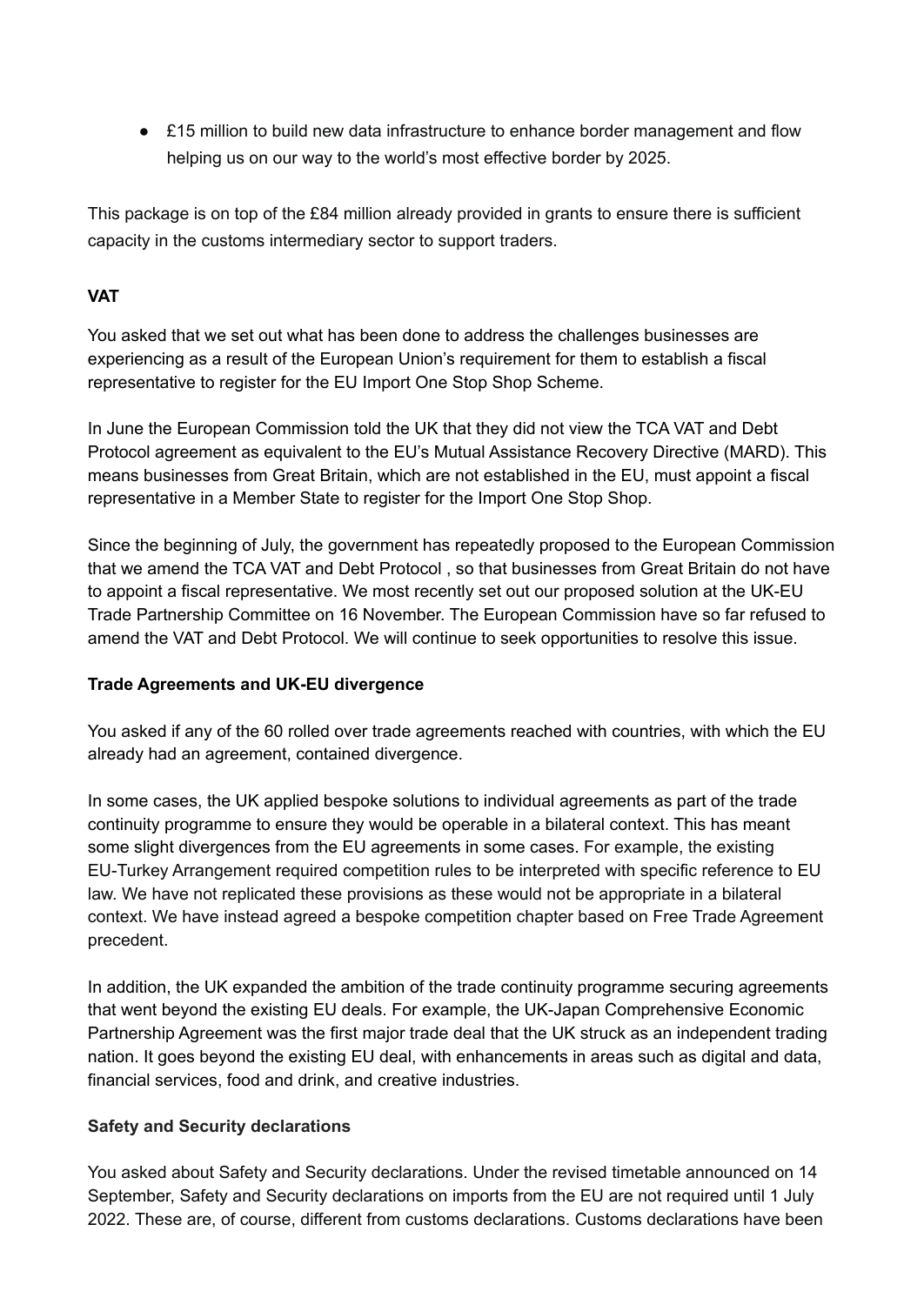required for the import of goods from 1 January 2021 including an option for full declarations of standard goods to be delayed by up to 175 days. This easement ends on 1 January 2022 when full customs declarations will be required on all goods. Physical customs checks will also be implemented from the same date. The detail is set out in the Border Operating Model, the updated version of which was published on 18 November.

In addition to these questions, we agreed to write to you following on from officials' earlier appearance at the committee on 9 November.

### **Intra-Europe trade figures to compare to UK-EU trade**

You asked that we set out any additional analysis we have on intra-EU trade figures, to aid disaggregation of the various contextual factors that have contributed to changes in trade flows over the months since the end of the transition period. Having looked into this, I can advise you that the Government does not have any additional analysis specifically on intra-EU trade.

You may wish to note that the view from cross-Government trade analysts, including ONS, is that such a comparison would be limited in elucidating the potential impacts of EU exit on UK trade with the EU. There are a number of factors that have impacted intra-EU trade differently to the UK, aside from EU Exit. These include differing levels of stockpiling in 2020 and the fact that the Covid pandemic impacted different countries in different ways with many EU countries applying lockdown restrictions at different points throughout 2021.

## **Risk analysis about the event of trade between GB and the EU being impeded as a result of a dispute**

You also asked that we set out the risk analysis done by the government in preparation for border disruption as a consequence of a dispute with the EU.

Whilst we don't anticipate that there will be a trade dispute, it would not be appropriate to speculate on what measures the EU might or might not take at any time. However, as a responsible government, we regularly maintain our short term contingency plans for a range of scenarios. This includes verifying that the continuity of supply for critical goods (goods that are critical to the preservation of human or animal welfare and/or national security of the UK) is maintained.

Alongside this, we already have a range of well-developed contingency responses, for example, Operation Brock, in the event that trade particularly across the Short Straits is disrupted. Operation Brock was deployed effectively in December 2020.

### **Providing cost of PricewaterhouseCoopers** (**PWC) support**

We also agreed to provide information on how much HMRC paid PwC to administer the £20 million SME Brexit Support Fund.

PwC were awarded the contract to deliver HMRC grant support in late 2018 and this has underpinned the delivery of the department's grant schemes to support and scale up the intermediaries sector, and help SMEs adapt to new customs rules. They were appointed under the normal commercial tendering process to ensure fair and open competition.

PwC's administration of the grant schemes was comprehensive – they operated the internet portal that applicants used to learn more about the scheme and also apply for a grant. PwC also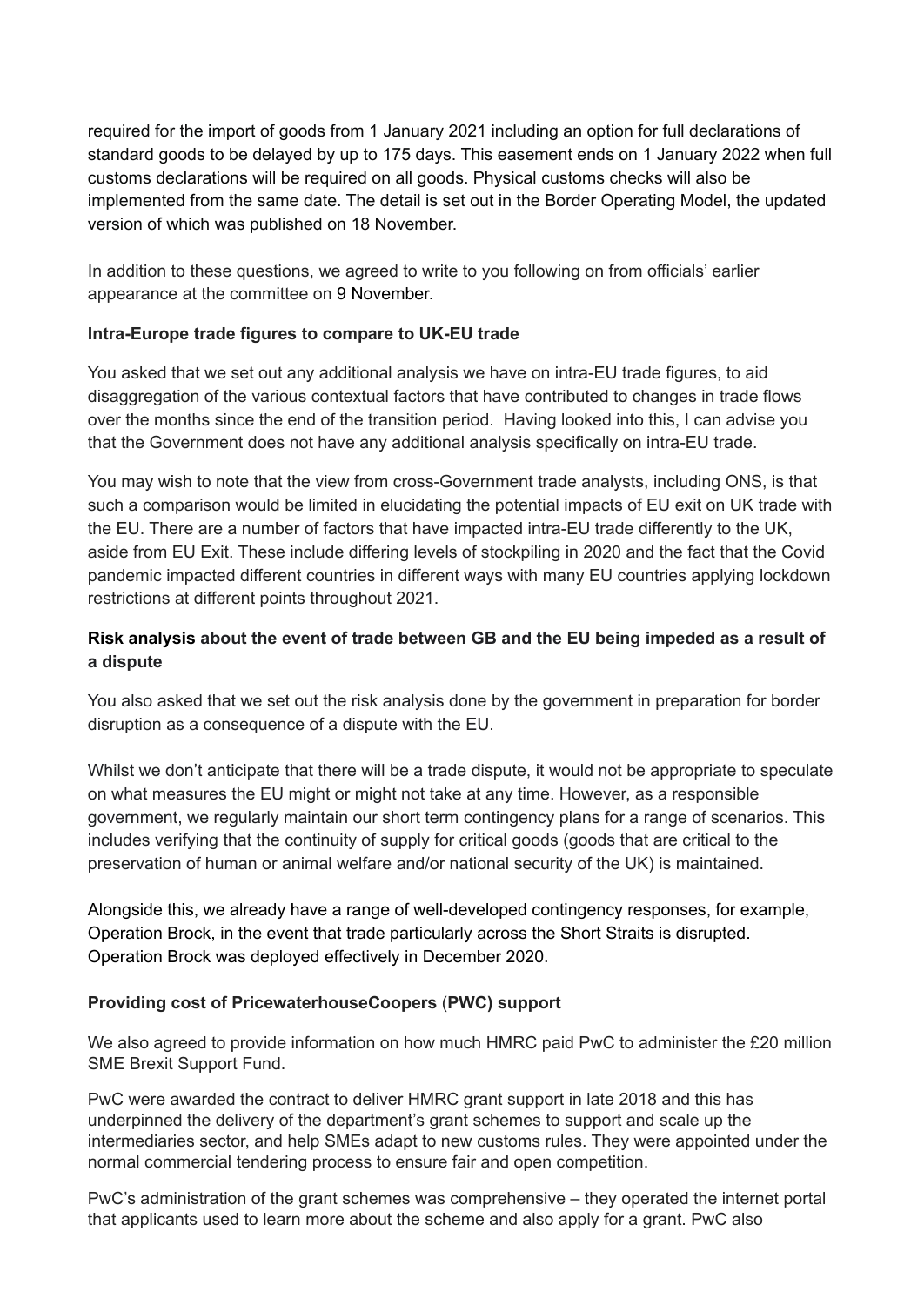reviewed all applications and evidence, undertook appropriate due diligence activity to establish eligibility, and then paid grants.

The £20 million SME Brexit Support Fund built on previous waves of support to businesses. This wave increased the amount that SMEs could claim from £1000 to £2000 and extended the criteria to include supporting training and/or professional advice on issues including Rules of Origin and import/export VAT schemes. In total, 5088 companies were awarded £8.4m

As well as the SME Brexit Support Fund, the Customs Intermediaries Grant Scheme awarded grants of about £89m to nearly 5000 companies.

PwC's total fees across the intermediary and SME grant waves totaled £7.8m. The fees cover the full administration of all applications, including those that were found ineligible. There were a total of approximately 26,000 applications across all grant waves.

#### **How much was the HMRC Brexit IT spend?**

You asked how much have the Government spent on IT systems related to Brexit, if we were confident that the amount we spent was enough and if they would work.

During the evidence session Sophie Dean gave assurance that the HMRC IT systems were ready but we also committed to write to confirm the amount spent.

We can confirm that, in 2020-21 the amount spent as reported in HMRC's Annual Report and Accounts 2020 to 2021 (publishing.service.gov.uk) was £294m. This spend enabled the delivery of over 60 IT requirements to support the UK's transition from the EU as well as pre-planned improvements for EU and non-EU trade (e.g. the implementation of the new Customs Declaration Service to replace the old CHIEF system).

### **A description of the responsibilities of CO, HMRC and other areas of Government with respect to the border**

Finally, you asked for an articulation of the split in border-related responsibilities between CO, HMRC and other government departments.

The Cabinet Office plays a central convening role in respect of the border, in recognition of the fact that the border is a complex system encompassing the interests of many departments. Departments whose Ministers exercise responsibility for different aspects of the border include HM Treasury / HM Revenue and Customs (customs policy and administration), the Department for the Environment, Food and Rural Affairs (the regime for Sanitary and Phytosanitary checks, and for chemicals and other controlled goods), the Home Office (security and immigration policy, and operational delivery at the border through Border Force), the Department for Transport (transport issues related to border disruption), and the Department for International Trade (export promotion). A comprehensive list of Ministerial responsibilities can be found at [https://assets.publishing.service.gov.uk/government/uploads/system/uploads/attachment\\_data/file/](https://assets.publishing.service.gov.uk/government/uploads/system/uploads/attachment_data/file/1031025/2021-11_List_of_Ministerial_Responsibilities.pdf)

[1031025/2021-11\\_List\\_of\\_Ministerial\\_Responsibilities.pdf](https://assets.publishing.service.gov.uk/government/uploads/system/uploads/attachment_data/file/1031025/2021-11_List_of_Ministerial_Responsibilities.pdf) and a brief summary table can be found in Annex A.

#### **Correction regarding advice on EU VAT rules**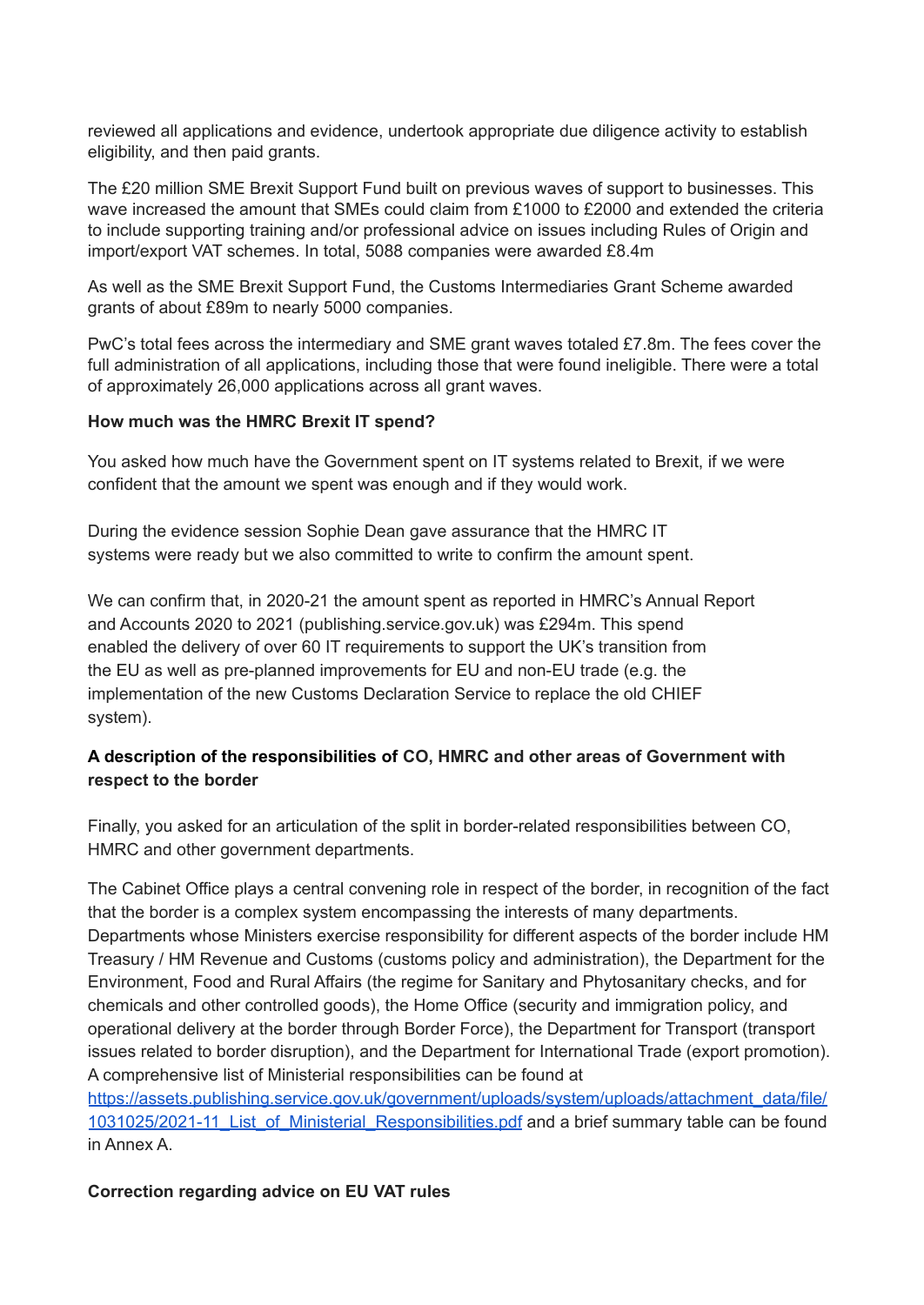During the evidence session Sophie Dean referred to the work of the Department for International Trade (DIT's) Export Support Service (ESS) using the example that they could be used to advise on VAT rules. For complete clarity, as neither HMRC nor the ESS are the competent authority for VAT (or Customs and Excise) within the EU, the ESS are not able to provide advice or guidance on EU Member State VAT rules. However, the ESS can signpost UK businesses to published EU VAT guidance so that UK businesses can understand how and when VAT may be charged when goods are imported into EU Member States.

The ESS has established governance to ensure that thematic issues are identified and translated into improvements for its customers. Calls and messages to the service are analysed by DIT and shared with the Departments who contribute to the Service on a regular basis. These thematic issues can then be proposed for Task and Finish Groups which look in detail at a policy problem and progress customer support where needed. The first of these - on the customs intermediary sector - took place over the summer and yielded positive results that we are now seeking to put into practice.

I hope the committee finds this information of use.

**Yours Ever,**

Michael Sele

**HM Paymaster General**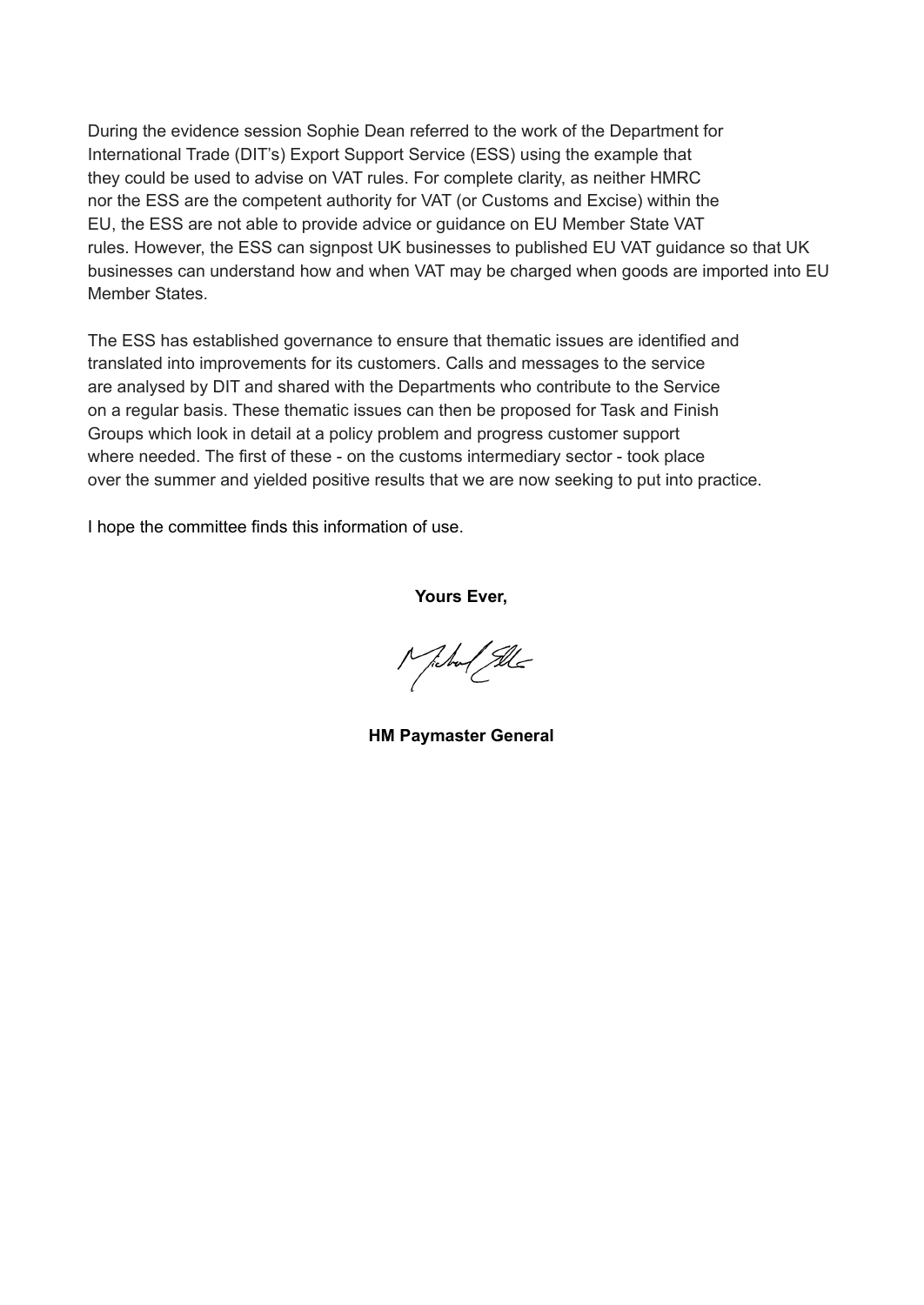#### **Annex A**

| <b>DEPARTMENT</b>                                                  | <b>RESPONSIBILITIES</b>                                                                                                                                                                                                                                                                                                                                                                                                                                                                                                                                                                                                                                                                                        |
|--------------------------------------------------------------------|----------------------------------------------------------------------------------------------------------------------------------------------------------------------------------------------------------------------------------------------------------------------------------------------------------------------------------------------------------------------------------------------------------------------------------------------------------------------------------------------------------------------------------------------------------------------------------------------------------------------------------------------------------------------------------------------------------------|
| <b>Cabinet Office</b>                                              | Oversight of the implementation of the Trade and Cooperation Agreement and Withdrawal Agreement,<br>$\bullet$<br>including the Northern Ireland protocol<br>UK co-chair of the Joint Committee and Partnership Council<br>$\bullet$<br>Oversight of the effective conduct of EU related business with the EU and its Member States<br>Supporting the coordination of cross-Government positions on trade issues<br>Oversight of the development of cross-Government work on maximising the economic and political<br>opportunities flowing from EU exit<br>Oversight of domestic transition readiness<br>$\bullet$<br>Lead responsibility in the Cabinet for borders work, including Borders 2025<br>$\bullet$ |
| HMT and HMRC                                                       | Tax policy and customs including border readiness<br>$\bullet$                                                                                                                                                                                                                                                                                                                                                                                                                                                                                                                                                                                                                                                 |
| Home Office                                                        | Border Force operating mandate and operations<br>Aviation and maritime security<br><b>Common Travel Area</b><br><b>Border security</b>                                                                                                                                                                                                                                                                                                                                                                                                                                                                                                                                                                         |
| DEFRA, including the<br><b>FSA and Devolved</b><br>Administrations | Trade mandates and post-transition delivery and policy programme<br>$\bullet$<br>Agri-food chain<br>$\bullet$                                                                                                                                                                                                                                                                                                                                                                                                                                                                                                                                                                                                  |
| <b>DfT</b>                                                         | Transport including the future of freight strategy<br>$\bullet$                                                                                                                                                                                                                                                                                                                                                                                                                                                                                                                                                                                                                                                |
| <b>BEIS</b>                                                        | Small business, enterprise and access to finance<br>Promoting Net Zero with SMEs<br>Internal market implementation and trade                                                                                                                                                                                                                                                                                                                                                                                                                                                                                                                                                                                   |
| <b>DIT</b>                                                         | Securing world-class free trade agreements and reducing market access barriers, ensuring that consumers<br>and businesses can benefit from both<br>Supporting UK business to take full advantage of trade opportunities, including those arising from delivering<br>free trade agreements (FTAs), facilitating UK exports                                                                                                                                                                                                                                                                                                                                                                                      |